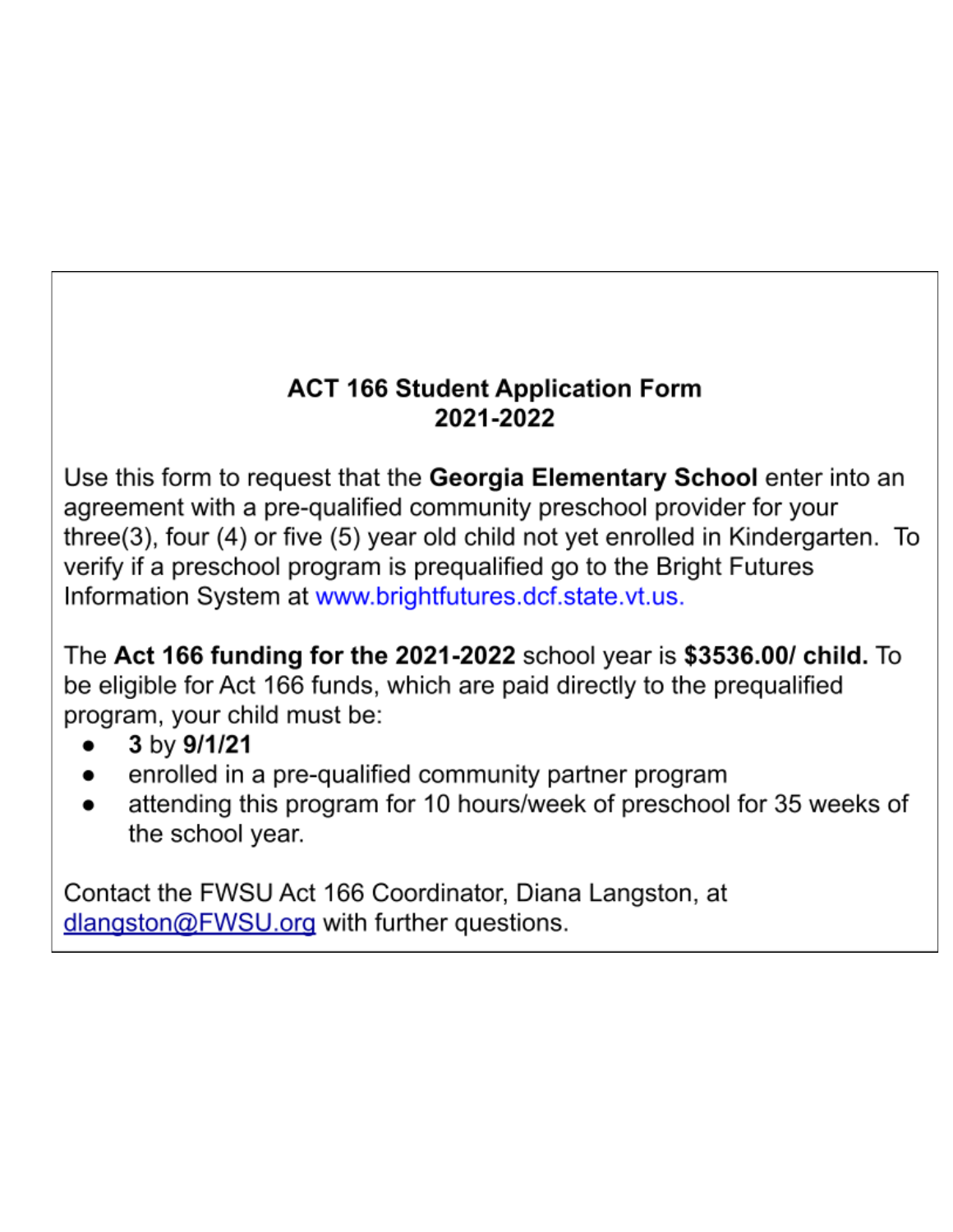

GEORGIA ELEMENTARY & MIDDLE SCHOOL 4416 Ethan Allen Highway Saint Albans, Vermont 05478

Principal PreK-4 Stephen A. Emery Principal 5-8 Julie A. Conrad

Phone 802-524-6358 Fax 802-524-1781

# **CHILD'S INFORMATION for ACT 166**

|             | <b>Ethnicity (used for Federal and State Data Collection Purposes):</b> |                                                                                                                       |  |
|-------------|-------------------------------------------------------------------------|-----------------------------------------------------------------------------------------------------------------------|--|
|             | Is the student Hispanic or Latino _______ Yes ______ No                 |                                                                                                                       |  |
|             |                                                                         | What is the student's race: _____ American Indian or Alaska Native, _____ Asian, _____ Black or                       |  |
|             | African/American, Native Hawaiian or other Pacific Islander, White      |                                                                                                                       |  |
|             |                                                                         |                                                                                                                       |  |
|             |                                                                         |                                                                                                                       |  |
|             |                                                                         |                                                                                                                       |  |
| Siblings:   |                                                                         |                                                                                                                       |  |
| <b>Name</b> | <b>Grade Samuel Strategy</b>                                            | <b>School Attending</b>                                                                                               |  |
|             |                                                                         |                                                                                                                       |  |
| 2.          |                                                                         | <u> 1980 - Johann John Harrison, markin amerikan bizi da da shekara 1980 - André a Santa Barat a Santa Barat a Sa</u> |  |
|             |                                                                         |                                                                                                                       |  |
|             |                                                                         |                                                                                                                       |  |
|             |                                                                         |                                                                                                                       |  |
|             |                                                                         |                                                                                                                       |  |
|             |                                                                         |                                                                                                                       |  |

| Hours/ Day Enrolled:  | <u> 1999 - Jan James James James James James James James James James James James James James James James James J</u> |
|-----------------------|----------------------------------------------------------------------------------------------------------------------|
|                       |                                                                                                                      |
|                       |                                                                                                                      |
| <b>Email Address:</b> |                                                                                                                      |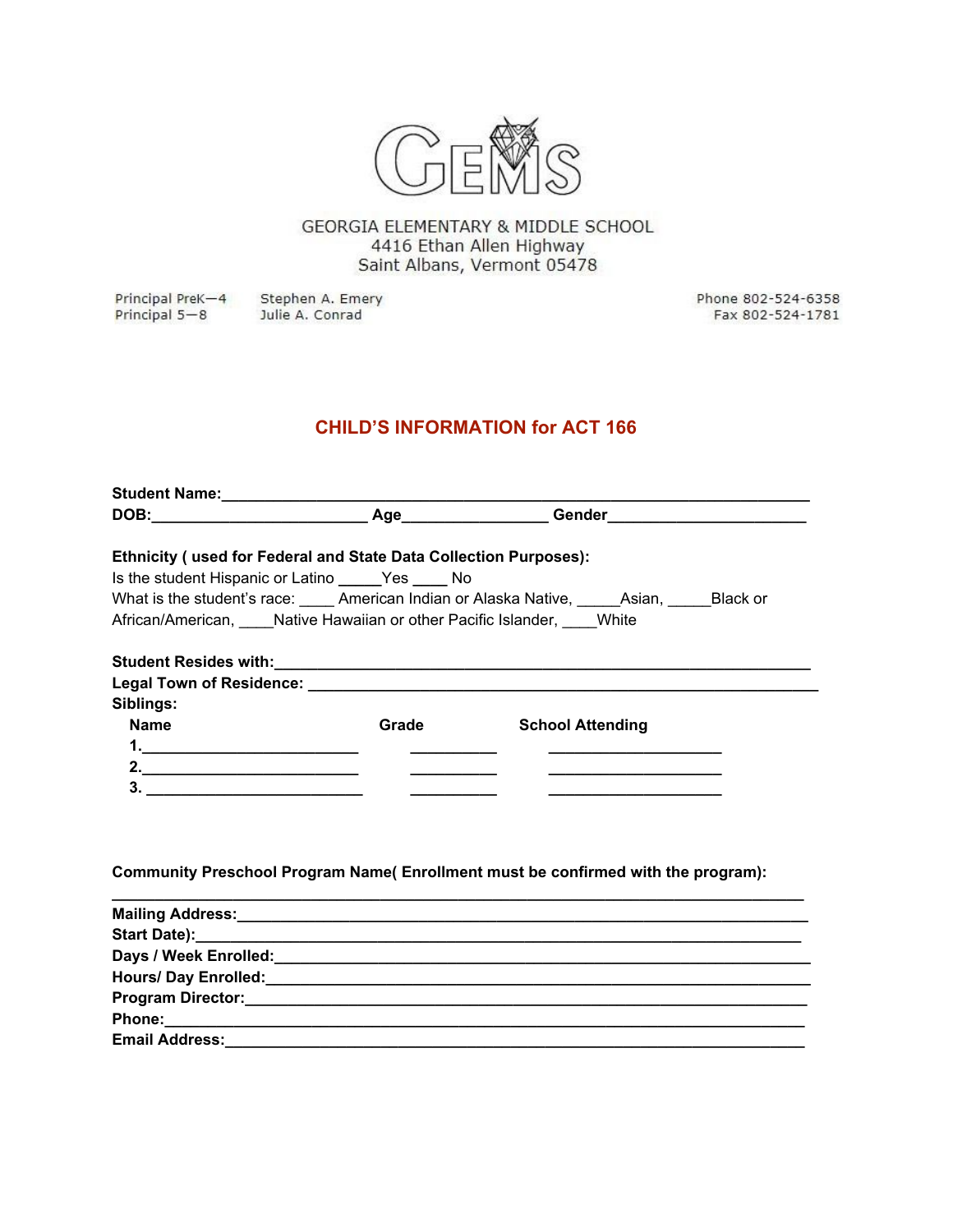## PARENT/GUARDIAN INFORMATION

| Contact # 1:                                                                            |                         |
|-----------------------------------------------------------------------------------------|-------------------------|
|                                                                                         |                         |
|                                                                                         |                         |
|                                                                                         |                         |
|                                                                                         |                         |
| Home Phone:____________________________Cell Phone:________________Work Phone:__________ |                         |
|                                                                                         |                         |
| Contact # $2:$                                                                          |                         |
|                                                                                         |                         |
|                                                                                         |                         |
|                                                                                         |                         |
|                                                                                         |                         |
| Home Phone:____________________________Cell Phone:_________________Work Phone:________  |                         |
|                                                                                         |                         |
| Contact $#3$ :                                                                          |                         |
|                                                                                         |                         |
|                                                                                         |                         |
|                                                                                         |                         |
|                                                                                         |                         |
| Home Phone: _____________________________Cell Phone: ___________________________        | Work Phone: Work Phone: |
| <b>Email Address:</b>                                                                   |                         |

### **REQUIRED DOCUMENTS**

#### **BIRTH CERTIFICATE**

Please attach a copy of your child's birth certificate with this application.

## **VERIFICATION OF RESIDENCY**

Please attach **two forms(2) of residency** with this application so that legal residency can be established. Please choose and submit two of the following:

**\_\_** A letter from the Town Clerk's office indicating your actual address

\_\_ A copy of your rental agreement indicating the actual location of your residence.

\_\_ A valid driver's license showing your actual address ( not a post office box or RFD address)

**\_\_\_\_\_\_\_\_\_\_\_\_\_\_\_\_\_\_\_\_\_\_\_\_\_\_\_\_\_\_\_\_\_\_\_\_\_\_\_\_\_\_\_\_\_\_\_\_\_\_ \_\_\_\_\_\_\_\_\_\_\_\_\_\_\_\_\_\_\_\_\_\_\_\_**

\_\_ A copy of a utility bill that shows your actual physical address and is dated within two months of this application.